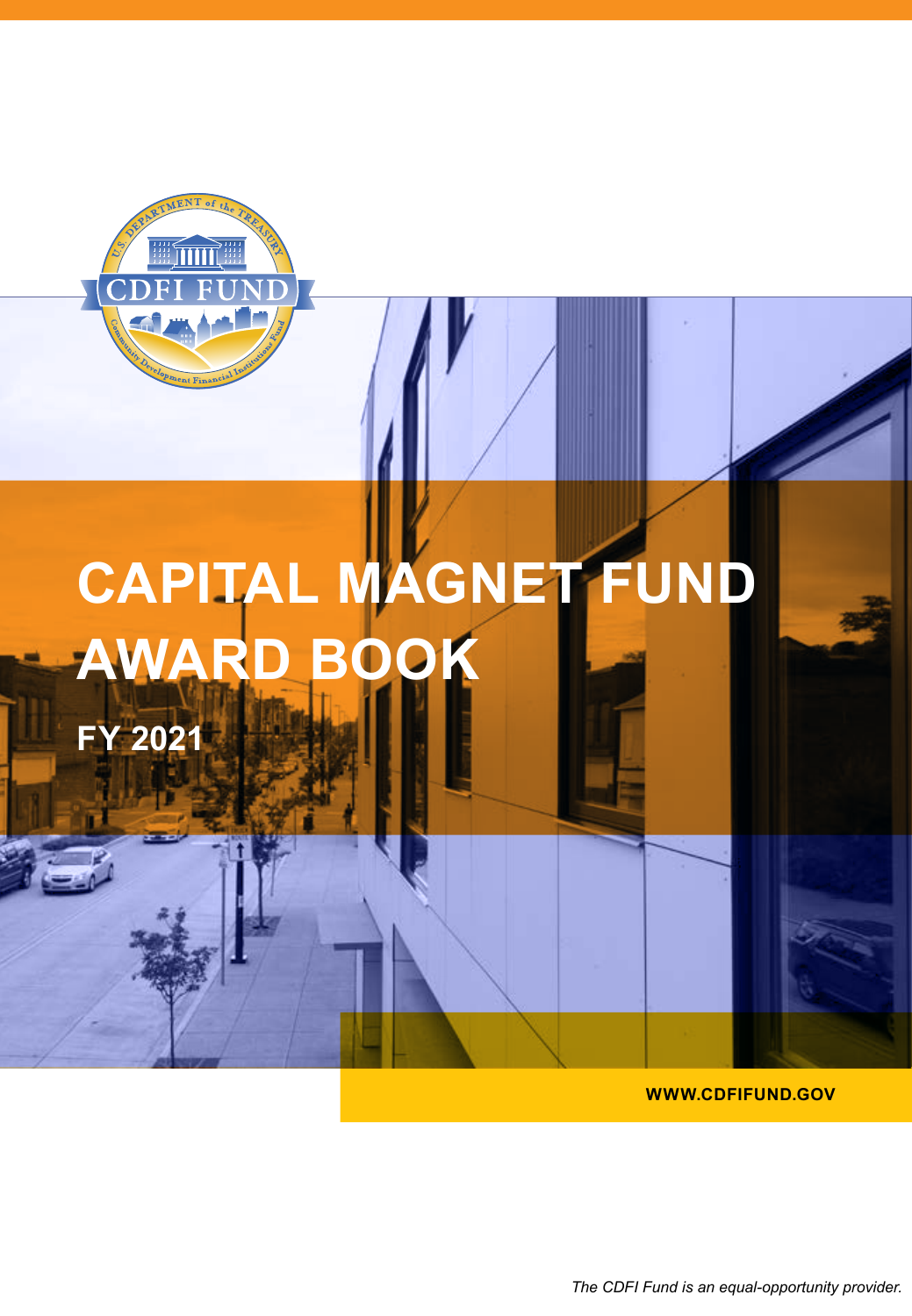The Capital Magnet Fund helps to create and preserve affordable housing for low-income families and economically distressed communities by attracting private capital. The Capital Magnet Fund awards competitive grants to CDFIs and qualified non-profit housing organizations. These organizations use the grants to develop, rehabilitate, preserve, and purchase affordable housing, particularly housing targeted to Low-, Very Low-, and Extremely Low-Income families.

Capital Magnet Fund awards may also be used to finance economic development and community service facilities such as day care centers, workforce development centers, and health care clinics. These facilities will work in concert with affordable housing to revitalize distressed communities.

# CAPITAL MAGNET FUND

Awardees utilize financing tools such as loan loss reserves, loan funds, risk-sharing loans, and loan guarantees to produce eligible projects within five years with aggregate costs that are at least 10 times the size of the award amount. Most awardees will use all of their award funds to finance affordable housing, although some awardees, if approved, will expend up to 30 percent of the grant funds to finance economic development activities related to affordable housing.

Through this program, the CDFI Fund seeks to promote activities in geographically diverse areas of economic distress, including metropolitan and rural areas across the United States. Awardees may finance activities in a single state or across several states (multi-state).

The Capital Magnet Fund was established by the Housing and Economic Recovery Act of 2008. Funding for the program comes from the Government-Sponsored Enterprises Fannie Mae and Freddie Mac and varies from year to year.

### **CAPITAL MAGNET FUND HISTORY AND IMPACT:**

Through the six previous Capital Magnet Fund rounds, the CDFI Fund has awarded grants totaling more than \$740 million to CDFIs and qualified non-profit organizations, requiring a minimum of \$7.4 billion in public and private investment. Of completed projects, awardees have reported nearly **\$9.4 billion** in total leverage.

Recipients have five years to complete projects after receiving the award. As of September 30, 2021, projects completed by FY 2016- FY 2020 Award Recipients include:

• rental housing disbursements totaling approximately \$138.9 million to finance or support 20,700 eligible units;

• homeownership disbursements totaling \$27.5 million to finance over 4,200 eligible units; and

• economic development disbursements totaling \$1.2 million for five facilities, such as community-serving businesses and health care and other community facilities.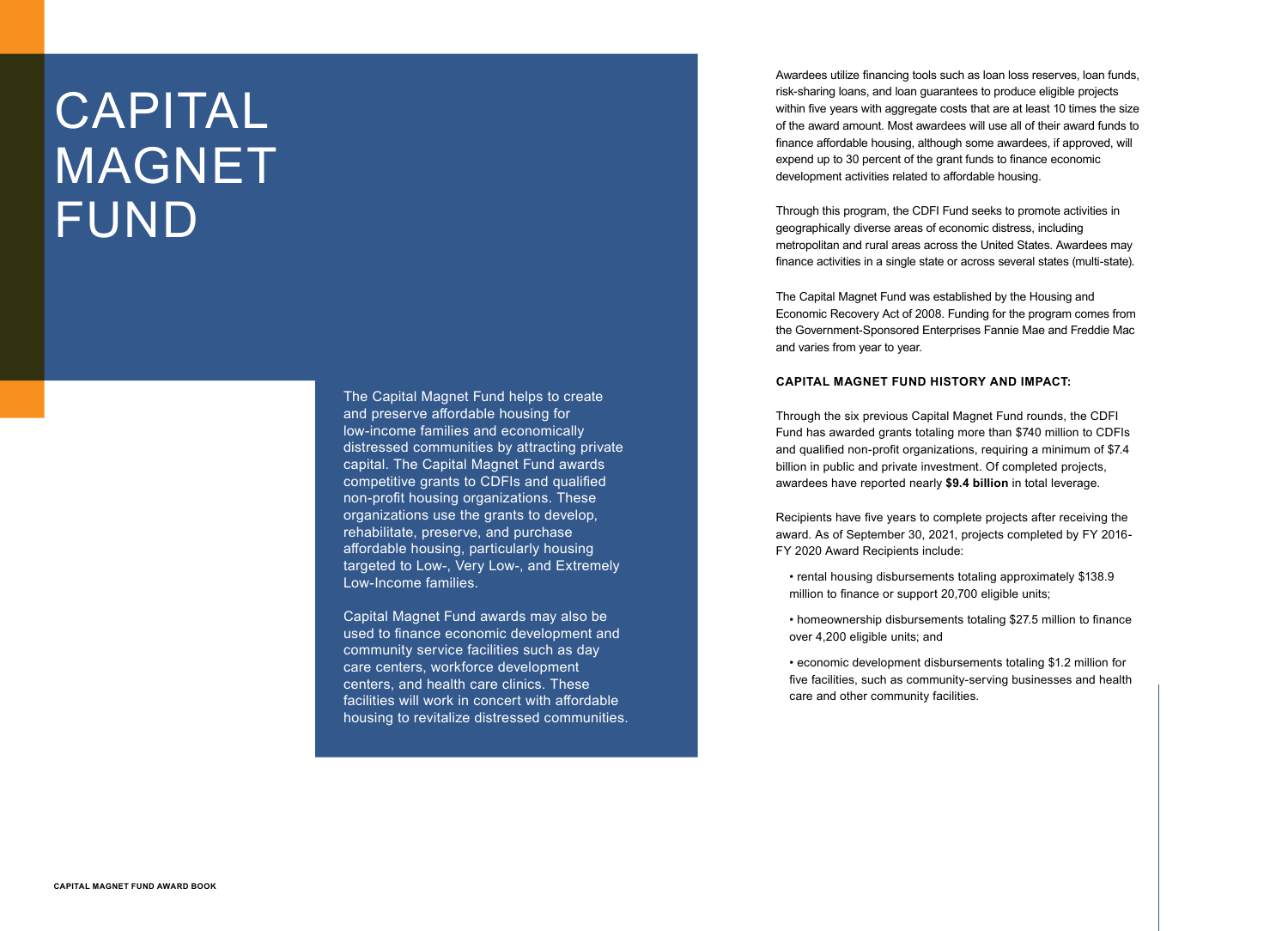**59**

# **HOUSING**

**Awardees plan to develop more than 41,100 Affordable Housing Units, including more than 38,700 Rental Units and more than 2,400 Homeownership Units.** 

**Combined, 97% of all Housing Units will be developed for Low-Income Families (80% of the Area Median Income or below).**

# **ORGANIZATIONS RECEIVED MILLION \$336.4 \***

- **• 88% of the Homeownership Units will be developed for Low-Income Families (80% of the Area Median Income or below).**
- **• 61% of the Rental Units will be developed for Very Low-Income Families (50% of the Area Median Income or below).**

*\* Amount awarded is net of funds deducted from the amount allocated by the GSEs to administer the Capital Magnet Fund and \$43 million that will be carried over to future rounds. \*\*Includes 47 states, the District of Columbia, and Puerto Rico.* 

- 
- 

27 **Nonprofit Housing Organizations and**  32 **CDFIs received awards.** 

**CDFI awardees include: 29 Loan Funds 2 Banks or Thrifts 1 Depository Institution Holding Company**

**49** 

**THE NUMBER OF STATES AND U.S. TERRITORIES THAT WILL BE SERVED BY THE AWARDEES\*\*** 

# **10%**

**% OF AWARDEES THAT PLAN TO UNDERTAKE ECONOMIC DEVELOPMENT ACTIVITIES BY FINANCING COMMUNITY SERVICE FACILITIES SUCH AS WORK FORCE DEVELOPMENT OR HEALTHCARE CENTERS.**

**51%**

**% OF AWARDEES THAT PLAN TO INVEST A PORTION OF THEIR AWARD IN RURAL AREAS**

## **COMMUNITIES**

**64%**

**% OF UNITS PROJECTED TO BE LOCATED IN AREAS OF ECONOMIC DISTRESS AND/OR SERVING LOW-INCOME INDIVIDUALS AND FAMILIES IN HIGH OPPORTUNITY AREAS**

# **FY 2021 AWARD HIGHLIGHTS**

## **LEVERAGE**

**Awardees are required to leverage their awards by a minimum of 10:1, but frequently exceed that requirement.** 

**Awards will leverage nearly \$12.4 billion in public and private investment. 79% of the leverage is projected to come from private investment.**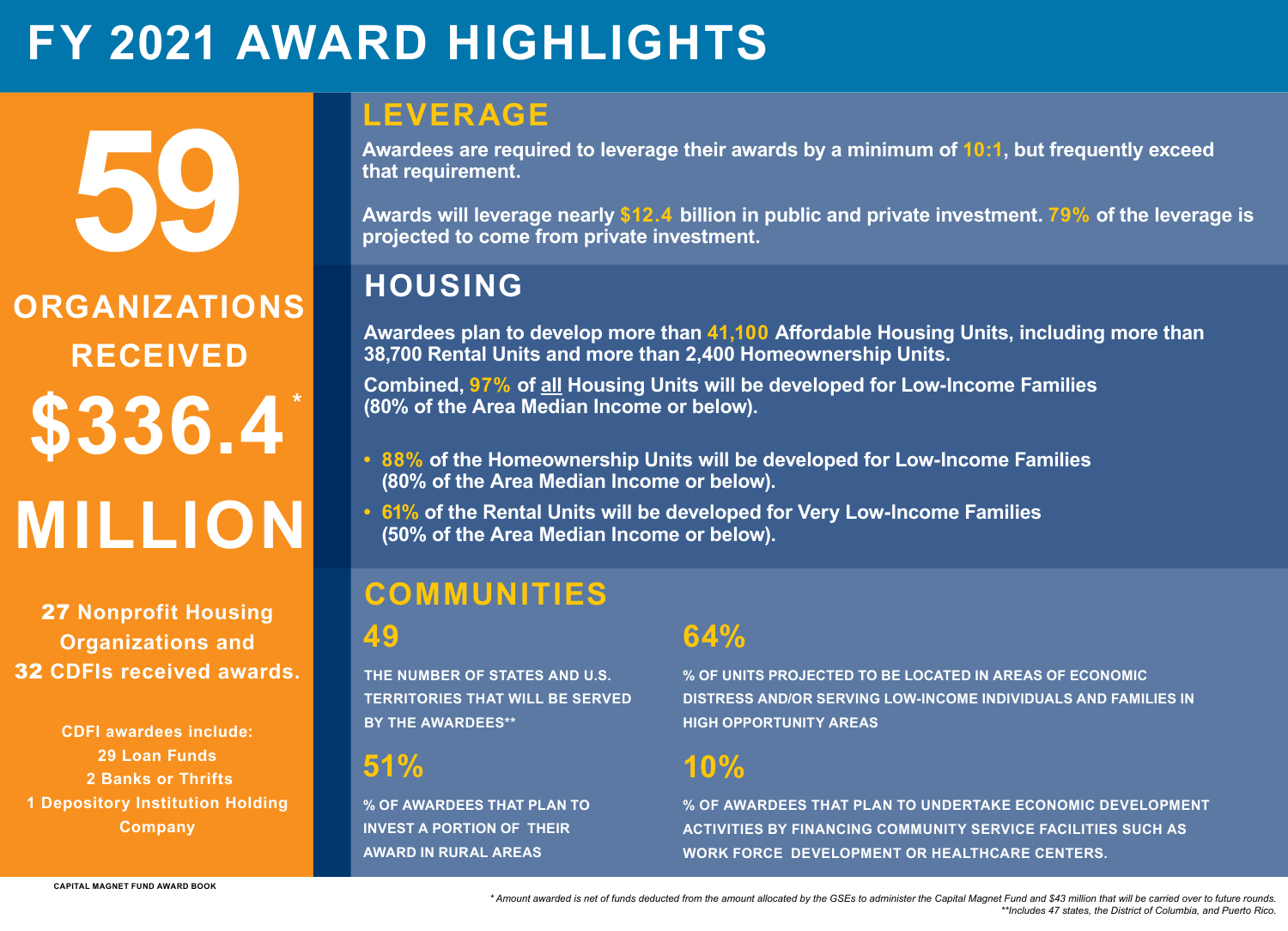**CAPITAL MAGNET FUND AWARD BOOK**

## LIST OF AWARD RECIPIENTS

| <b>AWARD RECIPIENT</b><br><b>NAME</b>                                         | <b>CITY</b>        | <b>STATE</b> | <b>SERVICE</b><br><b>AREA</b> | <b>ORGANIZATION</b><br><b>TYPE</b>       | <b>TOTAL AWARD</b> |
|-------------------------------------------------------------------------------|--------------------|--------------|-------------------------------|------------------------------------------|--------------------|
| <b>Abode Communities</b>                                                      | Los Angeles        | <b>CA</b>    | <b>Statewide</b>              | Nonprofit Housing<br>Organization        | \$4,200,000        |
| AHC Inc.                                                                      | Arlington          | <b>VA</b>    | Multi-State                   | <b>Nonprofit Housing</b><br>Organization | \$2,000,000        |
| Arlington Partnership for<br>Affordable Housing, Inc.                         | Arlington          | <b>VA</b>    | Multi-State                   | <b>Nonprofit Housing</b><br>Organization | \$5,000,000        |
| Atlanta Neighborhood<br>Development Partnership,<br>Inc.                      | Atlanta            | <b>GA</b>    | Statewide                     | <b>Nonprofit Housing</b><br>Organization | \$950,000          |
| Beneficial State Bancorp,<br>Inc.                                             | Oakland            | CA           | <b>Multi-State</b>            | <b>CDFI</b>                              | \$6,000,000        |
| BlueHub Loan Fund, Inc.                                                       | <b>Boston</b>      | <b>MA</b>    | <b>Multi-State</b>            | <b>CDFI</b>                              | \$7,000,000        |
| <b>BRIDGE Housing</b><br>Corporation                                          | San Francisco      | <b>CA</b>    | Multi-State                   | <b>Nonprofit Housing</b><br>Organization | \$6,500,000        |
| <b>Central Bank of Kansas City</b>                                            | <b>Kansas City</b> | <b>MO</b>    | Multi-State                   | <b>CDFI</b>                              | \$6,000,000        |
| Cincinnati Development<br>Fund, Inc.                                          | Cincinnati         | <b>OH</b>    | <b>Statewide</b>              | <b>CDFI</b>                              | \$4,500,000        |
| <b>Cinnaire Lending</b><br>Corporation                                        | Chicago            | IL           | <b>Multi-State</b>            | <b>CDFI</b>                              | \$10,000,000       |
| City First Enterprises, Inc.                                                  | Washington         | <b>DC</b>    | <b>Multi-State</b>            | <b>CDFI</b>                              | \$4,076,250        |
| <b>Clearinghouse Community</b><br><b>Development Financial</b><br>Institution | <b>Lake Forest</b> | CA           | <b>Multi-State</b>            | <b>CDFI</b>                              | \$4,000,000        |
| Colorado Housing and<br><b>Finance Authority</b>                              | Denver             | CO           | <b>Statewide</b>              | <b>Nonprofit Housing</b><br>Organization | \$9,000,000        |
| Comite de Bien Estar, Inc.                                                    | San Luis           | <b>AZ</b>    | <b>Statewide</b>              | <b>Nonprofit Housing</b><br>Organization | \$2,000,000        |
| <b>Community Enhancement</b><br>Corporation                                   | Oklahoma<br>City   | <b>OK</b>    | Statewide                     | <b>Nonprofit Housing</b><br>Organization | \$1,500,000        |
| <b>Community First Fund</b>                                                   | Lancaster          | PA           | <b>Statewide</b>              | <b>CDFI</b>                              | \$2,000,000        |
| <b>Community HousingWorks</b>                                                 | San Diego          | <b>CA</b>    | <b>Statewide</b>              | <b>Nonprofit Housing</b><br>Organization | \$3,000,000        |
| <b>Community Loan Fund of</b><br>New Jersey, Inc.                             | New Bruns-<br>wick | <b>NJ</b>    | Statewide                     | <b>CDFI</b>                              | \$4,935,000        |
| <b>Community Loan Fund of</b><br>the Capital Region, Inc.                     | Albany             | <b>NY</b>    | <b>Statewide</b>              | <b>CDFI</b>                              | \$3,709,000        |
| <b>Corporation for Supportive</b><br>Housing                                  | <b>New York</b>    | <b>NY</b>    | Multi-State                   | <b>CDFI</b>                              | \$6,000,000        |

| <b>AWARD RECIPIENT</b><br><b>NAME</b>                           | <b>CITY</b>        | <b>STATE</b> | <b>SERVICE</b><br><b>AREA</b> | <b>ORGANIZATION</b><br><b>TYPE</b>       | <b>TOTAL AWARD</b> |
|-----------------------------------------------------------------|--------------------|--------------|-------------------------------|------------------------------------------|--------------------|
| EAH Inc.                                                        | San Rafael         | <b>CA</b>    | <b>Multi-State</b>            | Nonprofit Housing<br>Organization        | \$2,500,000        |
| <b>Florida Community Loan</b><br>Fund, Inc.                     | Orlando            | <b>FL</b>    | Statewide                     | <b>CDFI</b>                              | \$10,000,000       |
| <b>Foundation Communities,</b><br>Inc.                          | Austin             | <b>TX</b>    | Statewide                     | <b>Nonprofit Housing</b><br>Organization | \$6,000,000        |
| <b>Foundation for Affordable</b><br>Rental Housing Holding Inc. | Atlanta            | <b>GA</b>    | Multi-State                   | Nonprofit Housing<br>Organization        | \$6,000,000        |
| <b>Genesis LA Economic</b><br><b>Growth Corporation</b>         | Los Angeles        | <b>CA</b>    | Statewide                     | <b>CDFI</b>                              | \$5,000,000        |
| <b>Greater Minnesota Housing</b><br>Fund                        | St. Paul           | <b>MN</b>    | Statewide                     | <b>CDFI</b>                              | \$12,000,000       |
| <b>Grow South Dakota</b>                                        | Sisseton           | <b>SD</b>    | Statewide                     | <b>CDFI</b>                              | \$1,000,000        |
| <b>Gulf Coast Housing</b><br>Partnership, Inc.                  | <b>New Orleans</b> | LA           | Multi-State                   | Nonprofit Housing<br>Organization        | \$4,500,000        |
| Habitat Mortgage Solutions,<br><b>LLC</b>                       | Atlanta            | <b>GA</b>    | <b>Multi-State</b>            | <b>CDFI</b>                              | \$7,500,000        |
| Homewise, Inc.                                                  | Santa Fe           | <b>NM</b>    | Statewide                     | <b>CDFI</b>                              | \$3,000,000        |
| <b>Housing Assistance Council</b>                               | Washington         | <b>DC</b>    | <b>Multi-State</b>            | <b>CDFI</b>                              | \$2,812,500        |
| Housing Partnership Fund,<br>Inc., The                          | <b>Boston</b>      | MA           | Multi-State                   | <b>CDFI</b>                              | \$4,050,000        |
| HumanGood Affordable<br>Housing                                 | Pleasanton         | CA           | Multi-State                   | <b>Nonprofit Housing</b><br>Organization | \$12,000,000       |
| Impact Development Fund                                         | Loveland           | CO           | Statewide                     | <b>CDFI</b>                              | \$10,000,000       |
| Legacy Bank & Trust<br>Company                                  | Mountain<br>Grove  | <b>MO</b>    | Multi-State                   | <b>CDFI</b>                              | \$6,000,000        |
| Leviticus 25:23 Alternative<br>Fund, Inc.                       | Tarrytown          | <b>NY</b>    | Statewide                     | <b>CDFI</b>                              | \$4,500,000        |
| <b>Massachusetts Housing</b><br><b>Finance Agency</b>           | <b>Boston</b>      | <b>MA</b>    | Statewide                     | Nonprofit Housing<br>Organization        | \$12,000,000       |
| <b>Massachusetts Housing</b><br><b>Investment Corporation</b>   | <b>Boston</b>      | MA           | Statewide                     | <b>CDFI</b>                              | \$5,000,000        |
| <b>MidPen Housing Corporation</b>                               | <b>Foster City</b> | <b>CA</b>    | Statewide                     | <b>Nonprofit Housing</b><br>Organization | \$8,137,500        |
| <b>Midwest Housing</b><br>Development Fund, Inc.                | Omaha              | <b>NE</b>    | Multi-State                   | <b>CDFI</b>                              | \$6,000,000        |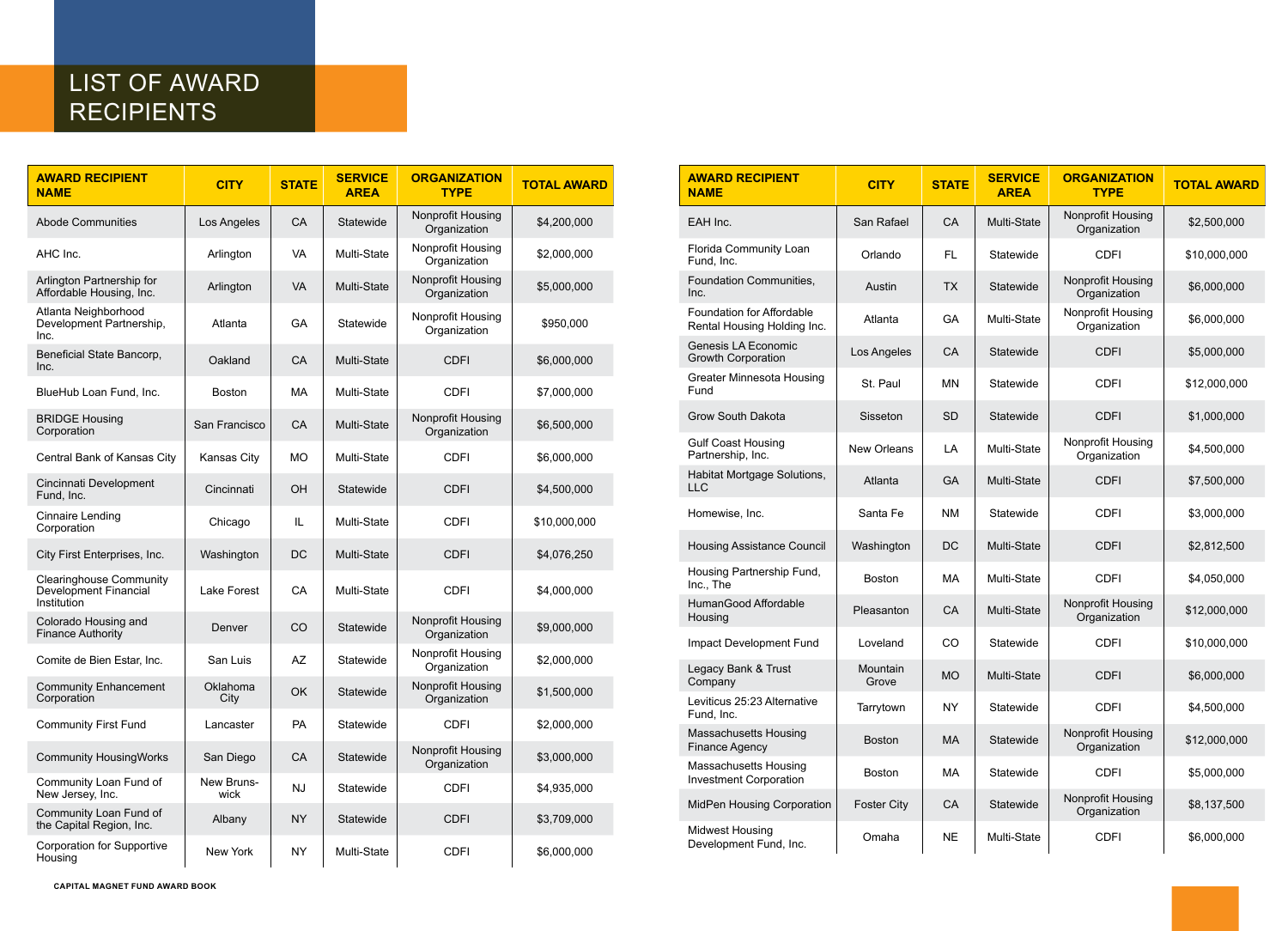# KEY APPLICANT HIGHLIGHTS:

### **APPLICATIONS**

146 organizations applied f FY 2021 round requesting than \$991.8 million in Capit Magnet Fund awards.

## **HEADQUARTERS**

The 146 applicants are headquartered in 38 states District of Columbia, and F Rico.

### **SERVICE AREA**

96 applicants proposed state-wide service areas and 50 applicants proposed to serve a multi-state service area.

### **ORGANIZATION TYPE**

| or the        | Of the 146 a         |
|---------------|----------------------|
| more          | certified CD         |
| tal           | <u>non-profit he</u> |
|               |                      |
|               | Of the CDFI          |
|               | 63 Loan F            |
|               | 3 Banks o            |
| s, the        | 5 Credit L           |
| <b>Puerto</b> | 2 Deposit            |
|               | Holdina C            |

applicants, 73 are **PFIs and 73 are** nousing organizations.

### applicants there are:

- Funds
- or Thrifts
- Unions
- tory Institution **Companies**

| <b>AWARD RECIPIENT</b><br><b>NAME</b>                                 | <b>CITY</b>                 | <b>STATE</b>   | <b>SERVICE</b><br><b>AREA</b> | <b>ORGANIZATION</b><br><b>TYPE</b>       | <b>TOTAL AWARD</b> |
|-----------------------------------------------------------------------|-----------------------------|----------------|-------------------------------|------------------------------------------|--------------------|
| Montana Homeownership<br><b>Network</b>                               | <b>Great Falls</b>          | <b>MT</b>      | <b>Statewide</b>              | <b>CDFI</b>                              | \$2,000,000        |
| <b>National Housing Trust</b><br><b>Community Development</b><br>Fund | Washington                  | <b>DC</b>      | Multi-State                   | <b>CDFI</b>                              | \$6,000,000        |
| Neighborhood Lending<br>Partners of Florida, Inc.                     | Tampa                       | <b>FL</b>      | <b>Multi-State</b>            | <b>CDFI</b>                              | \$7,000,000        |
| <b>NeighborWorks Capital</b>                                          | <b>Silver Spring</b>        | <b>MD</b>      | Multi-State                   | <b>CDFI</b>                              | \$2,000,000        |
| <b>Northwest Real Estate</b><br><b>Capital Corporation</b>            | <b>Boise</b>                | ID             | Multi-State                   | <b>Nonprofit Housing</b><br>Organization | \$1,076,000        |
| <b>Ohio Capital Finance</b><br>Corporation                            | Columbus                    | OH             | <b>Multi-State</b>            | <b>CDFI</b>                              | \$12,000,000       |
| <b>Piedmont Housing Alliance</b>                                      | Charlottesville             | <b>VA</b>      | Statewide                     | <b>CDFI</b>                              | \$2,000,000        |
| <b>Preservation of Affordable</b><br>Housing Inc.                     | <b>Boston</b>               | MA             | Multi-State                   | Nonprofit Housing<br>Organization        | \$12,000,000       |
| Prospera Housing and<br>Community Services, Inc.                      | San Antonio                 | <b>TX</b>      | Statewide                     | <b>Nonprofit Housing</b><br>Organization | \$6,000,000        |
| Raza Development Fund,<br>Inc.                                        | Phoenix                     | <b>AZ</b>      | Multi-State                   | <b>CDFI</b>                              | \$12,000,000       |
| <b>Rhode Island Housing</b><br>and Mortgage Finance<br>Corporation    | Providence                  | R <sub>l</sub> | Statewide                     | <b>Nonprofit Housing</b><br>Organization | \$12,000,000       |
| <b>Rural Community Assistance</b><br>Corporation                      | <b>West Sacra-</b><br>mento | CA             | Multi-State                   | <b>CDFI</b>                              | \$4,500,000        |
| The Community Builders,<br>Inc.                                       | <b>Boston</b>               | <b>MA</b>      | Multi-State                   | Nonprofit Housing<br>Organization        | \$12,000,000       |
| The Housing Partnership,<br>Inc.                                      | Louisville                  | KY             | Statewide                     | Nonprofit Housing<br>Organization        | \$2,000,000        |
| Tohono Oodham KiKi<br>Association                                     | <b>Sells</b>                | <b>AZ</b>      | Statewide                     | Nonprofit Housing<br>Organization        | \$975,000          |
| <b>Vermont Housing Finance</b><br>Agency                              | <b>Burlington</b>           | VT             | Statewide                     | Nonprofit Housing<br>Organization        | \$4,000,000        |
| <b>Volunteers of America</b><br><b>National Services</b>              | <b>Eden Prairie</b>         | <b>MN</b>      | Multi-State                   | Nonprofit Housing<br>Organization        | \$5,000,000        |
| Wisconsin Housing and<br><b>Economic Development</b><br>Authority     | Madsion                     | WI             | <b>Statewide</b>              | Nonprofit Housing<br>Organization        | \$7,500,000        |
| <b>Wisconsin Housing</b><br>Preservation Corp.                        | Madison                     | WI             | Statewide                     | <b>Nonprofit Housing</b><br>Organization | \$6,000,000        |